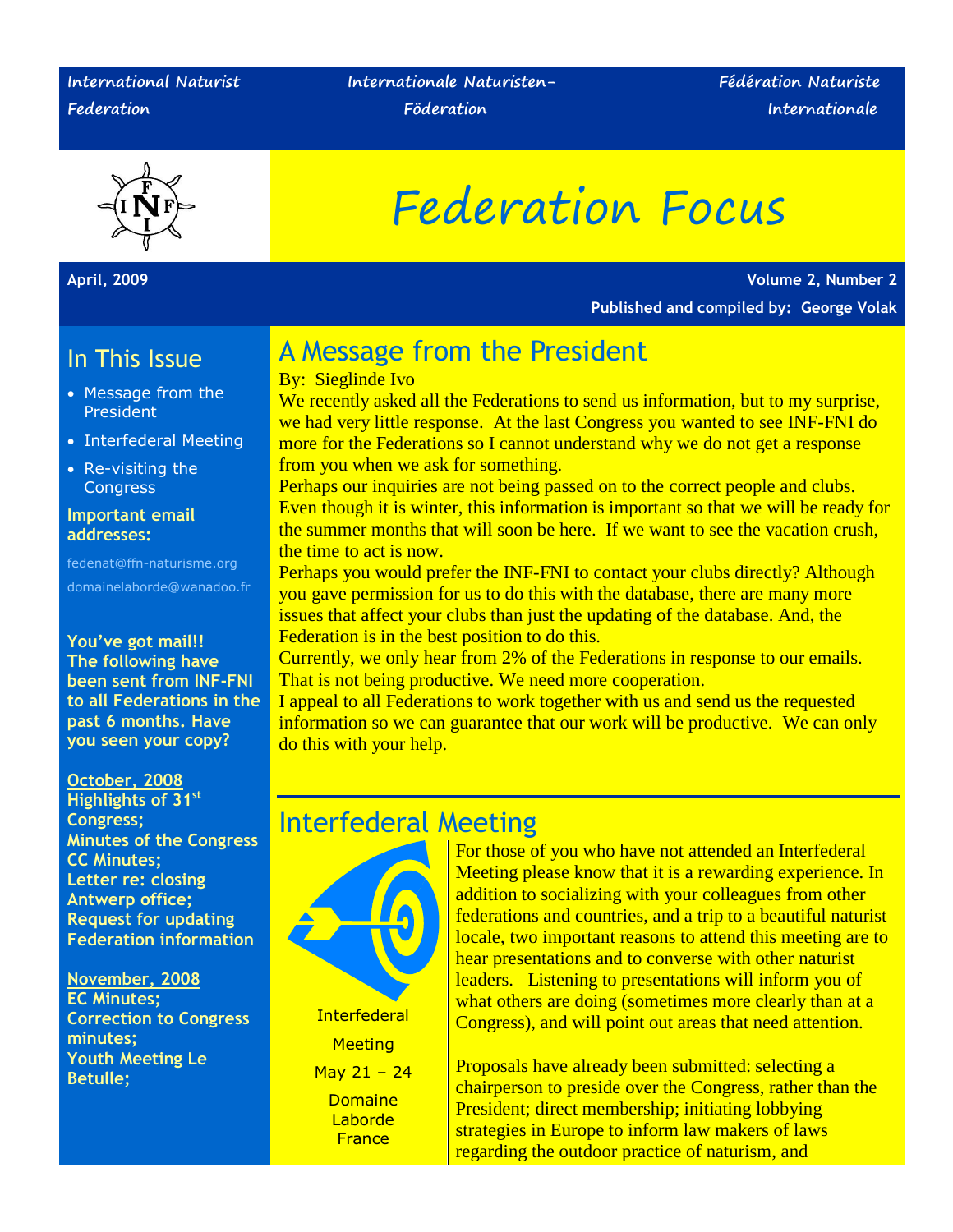**December, 2008 Federation Focus; Christmas Greetings;**

#### **January, 2009**

**New Year Greetings**; **Corrections and changes form; Order forms for Handbook; Le Betulle Meeting forms;**

#### **February, 2009**

**Federation Focus; Corrections and changes form; Letter for database; Request of Officer's names and emails; Alpe Adria forms; Reminder-Le Betulle;**

**March, 2009 CC Minutes; Financials; Highlights of the CC; Interfederal flyer;**

#### **Contact Us-we are only a click away.**

[info@inf-fni.org](mailto:info@inf-fni.org)

# Sieglinde Ivo

[president@inf-fni.org](mailto:president@inf-fni.org)

George Volak

[vicepresident@inf](mailto:vicepresident@inf-fni.org)[fni.org](mailto:vicepresident@inf-fni.org)

Cor van Herp

[treasurer@inf-fni.org](mailto:treasurer@inf-fni.org)

Mick Ayers

[Preur@inf-fni.org](mailto:Preur@inf-fni.org)

Roger Viola

[sport@inf-fni.org](mailto:sport@inf-fni.org)

"The Engagement in nature and the environment on international and national levels". So, as you see, there are already some very interesting issues to be discussed.

The INF-FNI CC also has some issues to communicate to the attendees. For example, reports on the website database, the Federation Focus, communications, the secretariat, the 2010 Handbook and sports.

This is your INF-FNI and your future. Surely you want to be a part of the decision of what direction the INF-FNI takes, not have the direction decided by someone else. We hope to see you there. If you have not done so, fill out the form and send it to both the FFN federation and the Domaine Laborde. You will find the email addresses right here in the Focus sidebar.

# Back to Brazil



There were many points and issues that were very important to the delegates at the  $31<sup>st</sup>$ INF-FNI Congress.

We thought it might be a good idea to remind you of some of these ideas since it seems that, for some of you, when you left Brazil, you left all the ideas behind!

Do you recall the three work groups? Well, out of this it was decided that the larger federations would help the smaller federations. How much materials have we received from the larger federations to date: *NONE*

It was also decided that federations would send their national laws regarding naturism to the INF-FNI. How many have done this? *One. Thank you INA.*

And, with passed motions, the following were recorded:

While the INF-FNI has already begun the projects asked for by the delegates at the Congress, as of today we received no input for articles in the bulletin that was requested. Here is the actual minutes regarding this:

#### *"It was made clear that federations themselves must supply articles for the Bulletin and several delegates urged federations to send more information to the INF-FNI. The Bulletin will have to be in electronic form."*

The issue you are reading right now is the third since the Congress. We have had no input from the federations except a very interesting article from the Communications Officers of the New Zealand Naturist Federation on the benefits of Vitamin D that will be in a future article. Thank you, Glenne Findon.

We thank those federations who have taken the time to let us know they are enjoying the Federation Focus Bulletin. But we would also like to hear from federations with ideas for future issues. Believe me, there are so many concerns the INF-FNI is dealing with, I have no problem filling each issue. But, I would like these issues to be something you want to hear about. *YOUR INPUT PLEASE: Would you like to see the Focus put on the website?*

So, let's remember what a wonderful time we all had in Brazil and what an excellent Congress is was. And, let's follow through on the opinions we discussed there. We talked about changing the direction and future of the INF-FNI. *Now, let's do it. Together.*